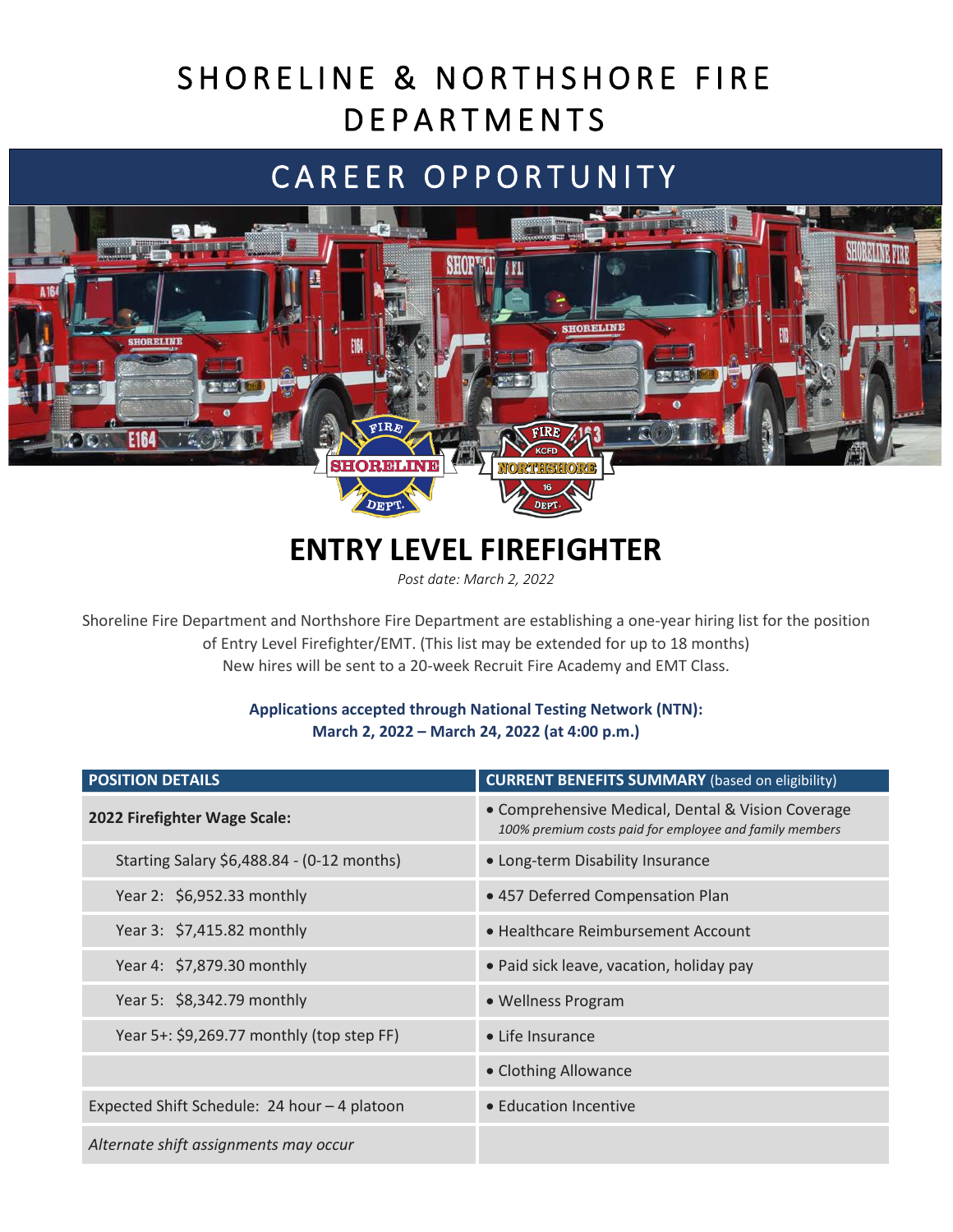### **MINIMUM REQUIREMENTS**

The requirements listed below must be accomplished by the application deadline:

- **Age Requirement:** Candidates must be at least 18 years of age or older by **August 24, 2022.**
- **Educational Requirement:** Candidates must have a high school diploma or GED Certificate.
- **Driver's License:** Candidates must possess a valid driver's license and be insurable under the Department's vehicle policy. A valid Washington State driver's license must be obtained within 60 days of date of hire.
- **Written Examination by National Testing Network:** A written test completed within the past 1 year (between March 23, 2021 and March 24, 2022)
- **CPAT:** A validated current CPAT test from NTN or PST completed within the past 1 year (between March 23, 2021 and March 24, 2022)
- Must provide proof of full vaccination status against COVID-19 by date of hire. People are considered fully vaccinated two weeks after their second dose in a two-dose series or two weeks after a single-dose vaccine.

### **DESIRABLE TRAITS AND ABILITIES**

- Enthusiasm/desire for public service
- Mechanical aptitude/experience
- Basic computer skills and information technology competencies
- Interpersonal skills—ability to relate to others, effective oral communication skills
- High level of ethical standards and moral integrity
- Ability to deal with adversity/physical and emotional stress
- Experience in public/community service, customer service/relations
- Empathy, concern for others, ability to interact with people from diverse backgrounds
- Interest/experience in working in a team oriented environment
- Commitment to high level of physical fitness
- Understanding of professional public image
- Ability to work under unpredictable hazardous conditions such as suppressing a fire or responding to an emergency medical call
- Ability to work in an outdoor environment subject to extremes of temperature, inclement weather, and intermittent exposure to dust, fumes, and loud noise
- Fluent in additional language(s)

### **APPLICATION REQUIREMENTS**

#### All testing must be completed by March 24, 2022 at 4:00 p.m.

- Go to National Testing Network a[t www.nationaltestingnetwork.com,](http://www.nationaltestingnetwork.com/) and choose "Shoreline Fire Department & Northshore Fire Department" under firefighter jobs.
- Complete FireTEAM testing through National Testing Network within the previous year (between March 23, 2021 and March 24, 2022)
- Complete a valid CPAT test within the previous year (between March 23, 2021 and March 24, 2022) verification required. CPAT certifications will be accepted from NTN or PST only.
- If you are a Veteran requesting Veteran's preference, submit 'Form DD214' to [employment@shorelinefire.com](mailto:employment@shorelinefire.com) by March 24, 2022 at 4:00 p.m.